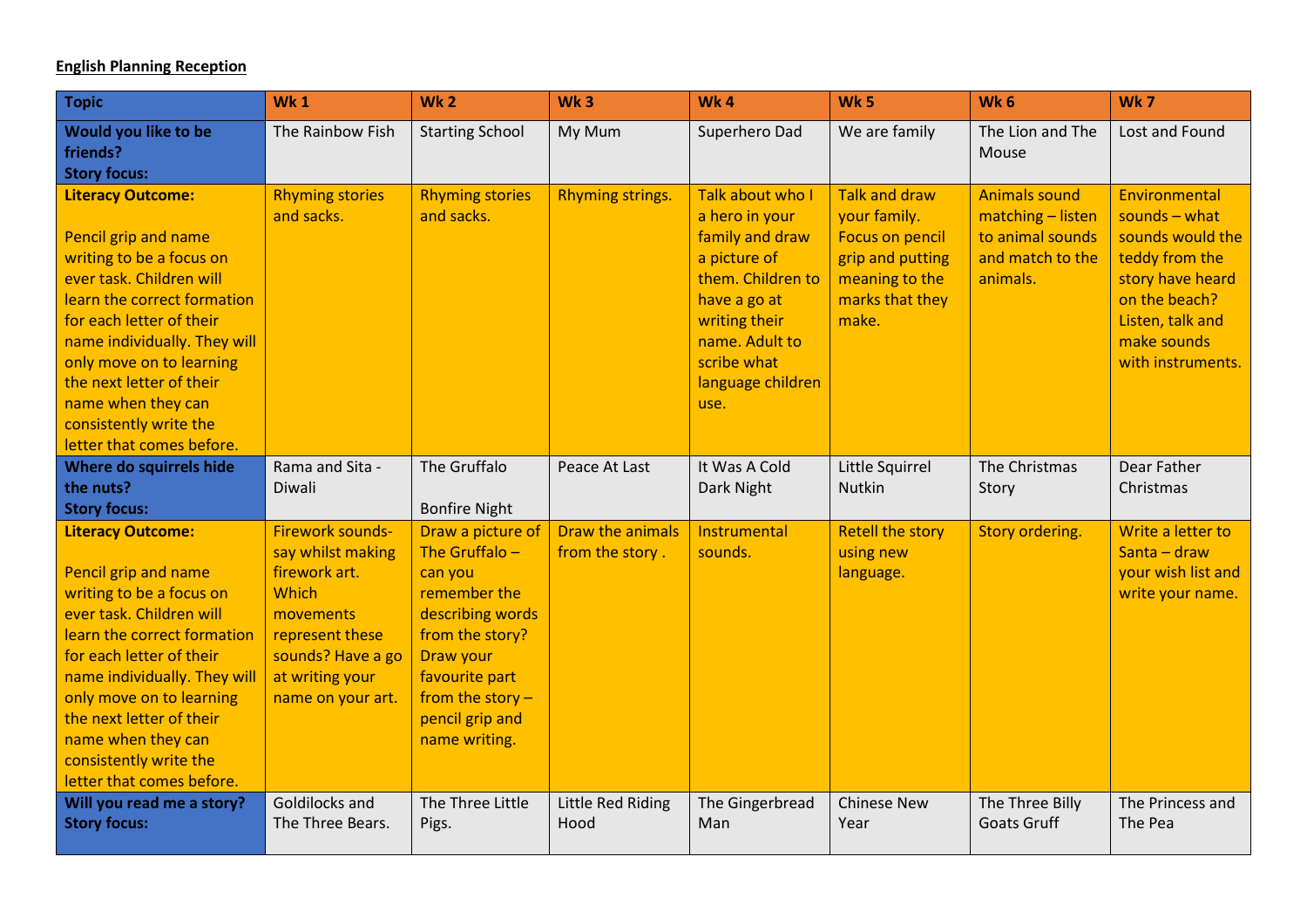| <b>Literacy Outcome</b><br>Pencil grip and name<br>writing to be a focus on<br>ever task. Children will<br>learn the correct formation<br>for each letter of their<br>name individually. They will<br>only move on to learning<br>the next letter of their<br>name when they can<br>consistently write the<br>letter that comes before.  | <b>Count and clap</b><br>syllables in words.                                                                                                    | Learn that print<br>has meaning $-$<br>draw attention<br>to different print<br>in different<br>places.                             | <b>Recognise words</b><br>with the same<br>initial sound,<br>such as money<br>and mother    | Use some of their<br>print and letter<br>knowledge in<br>their early<br>writing e.g story<br>writing for The<br>Gingerbread<br>Man. | Sound matching.                      | Story ordering-<br>comprehension.                             | <b>Initial sound</b><br>sorting. |
|------------------------------------------------------------------------------------------------------------------------------------------------------------------------------------------------------------------------------------------------------------------------------------------------------------------------------------------|-------------------------------------------------------------------------------------------------------------------------------------------------|------------------------------------------------------------------------------------------------------------------------------------|---------------------------------------------------------------------------------------------|-------------------------------------------------------------------------------------------------------------------------------------|--------------------------------------|---------------------------------------------------------------|----------------------------------|
| <b>Amazing Animals</b><br><b>Story focus:</b>                                                                                                                                                                                                                                                                                            | Mamma Panya's<br>Pancakes                                                                                                                       | Giraffes Can't<br>Dance                                                                                                            | Handa's Surpirse                                                                            | The Tiger Who<br>Came to Tea                                                                                                        | The Lion Inside                      | Greedy Zebra                                                  |                                  |
| <b>Literacy Outcome.</b><br>Pencil grip and name<br>writing to be a focus on<br>ever task. Children will<br>learn the correct formation<br>for each letter of their<br>name individually. They will<br>only move on to learning<br>the next letter of their<br>name when they can<br>consistently write the<br>letter that comes before. | Make a list of<br>ingredients for<br>your pancake -<br>instruction<br>teaching - shared<br>writing talking<br>about initial<br>sounds of words. | Learn some facts<br>about giraffes -<br>model using non<br>fiction texts to<br>find information.<br>Talk about a<br>contents page. | Label an African<br>Animal - shared<br>writing talking<br>about initial<br>sounds of words. | <b>Eye Spy Initial</b><br>sound game.                                                                                               | <b>Nonsense</b><br>rhyming strings.  | <b>Story</b><br>comprehension<br>drawing and<br>name writing. |                                  |
| <b>Come Outside!</b><br><b>Story focus:</b>                                                                                                                                                                                                                                                                                              | The Very Greedy<br>Bee.                                                                                                                         | What the<br>Ladybird heard.                                                                                                        | The Very Busy<br>Spider                                                                     | The Very Hungry<br>Caterpillar                                                                                                      | Mad About<br>Minibeasts              | Snail Snail.                                                  |                                  |
| <b>Literacy Outcome</b><br>Pencil grip and name<br>writing to be a focus on<br>ever task. Children will                                                                                                                                                                                                                                  | Shared writing -<br>recalling bee facts.                                                                                                        | Shared write -<br>story writing<br>children to add<br>their ideas.                                                                 | Story telling.                                                                              | <b>Ordering the</b><br>lifecycle of a<br>caterpillar.                                                                               | <b>Solving minibeast</b><br>riddles. | Snail trail pencil<br>patterns.                               |                                  |